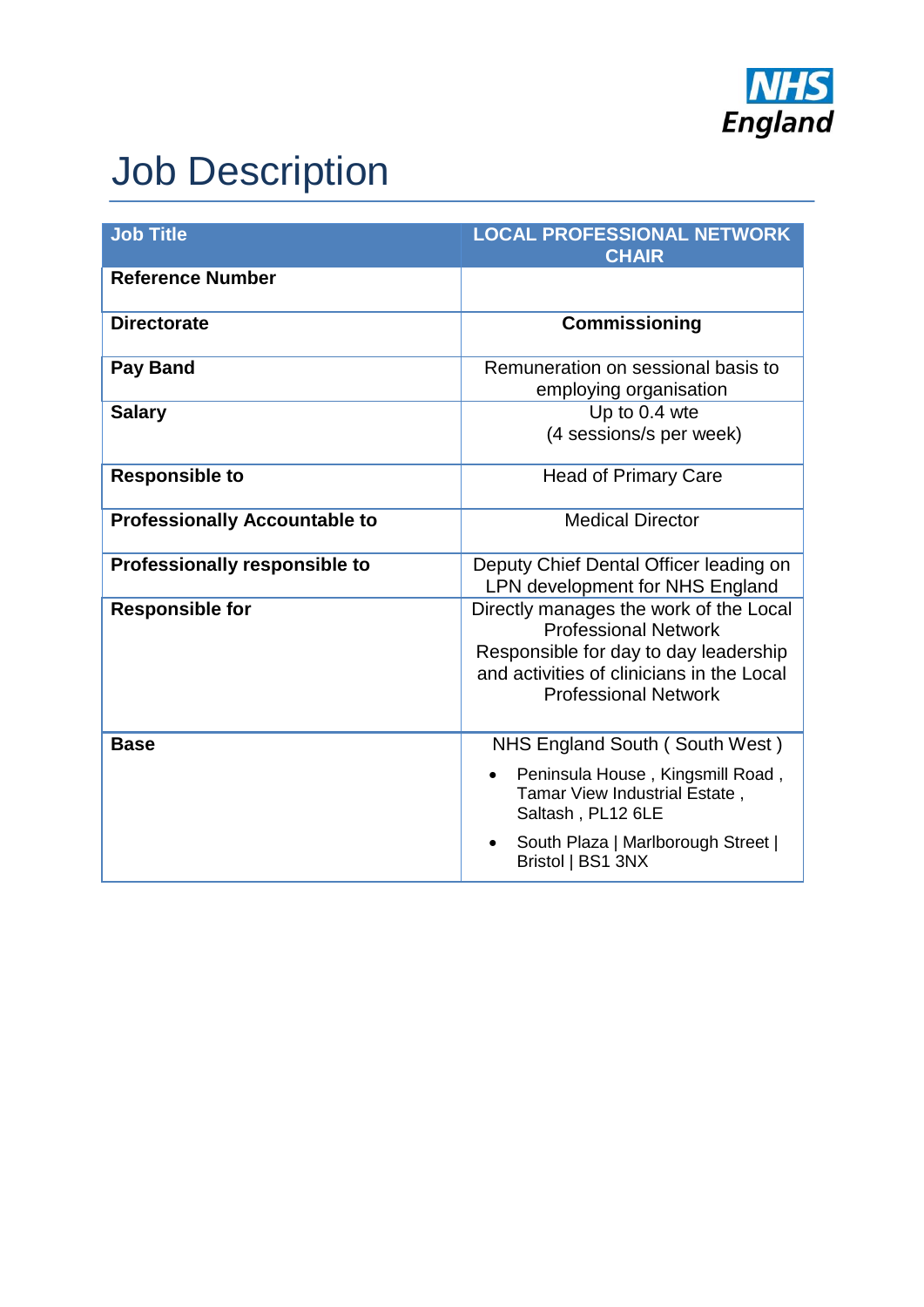#### **Job Purpose/Summary**

As the Local Professional Network Chair, the post holder will lead the strategic and operational development and delivery of coherent and effective network arrangements in the South West region, ensuring activities are aligned to and support commissioners in achieving outcome ambitions for patients and benefits to population health

The post-holder will have overall responsibility for clinical leadership, engagement and influence in Network development and activities

Key aspects of this role will be :-

- To provide overarching professional and clinical leadership of the Local Professional Network in the South West Region
- To provide strategic clinical advice to constituent commissioning organisations for dental services.
- To communicate the role and added value of the Local Professional Network ensuring advice and input is fed into the commissioning process
- To provide leadership for improving and safeguarding quality

#### **Key Job Specific Responsibilities**

#### **Improving quality and outcomes**

- To provide clinical leadership to the development of Local Professional Network arrangements in the South West region.
- To foster a culture of expert multi-professional engagement in the Local Professional Network
- To ensure quality improvement programmes, particularly large scale change projects, benefit from the best clinical expertise available
- To maintain credibility with all key players within the community, fostering a culture of collaboration for the delivery of equitable, high quality care. At times this could include acting as an 'honest broker' reconciling conflicting views and interests
- To understand, communicate and support the implementation of clinical policy relating to Local Professional Network activities (including NICE Quality Standards and Outcome Strategies)
- To promote a culture of innovation, developing strong partnerships with organisations the NHS Improvement Body, Leadership Academy and local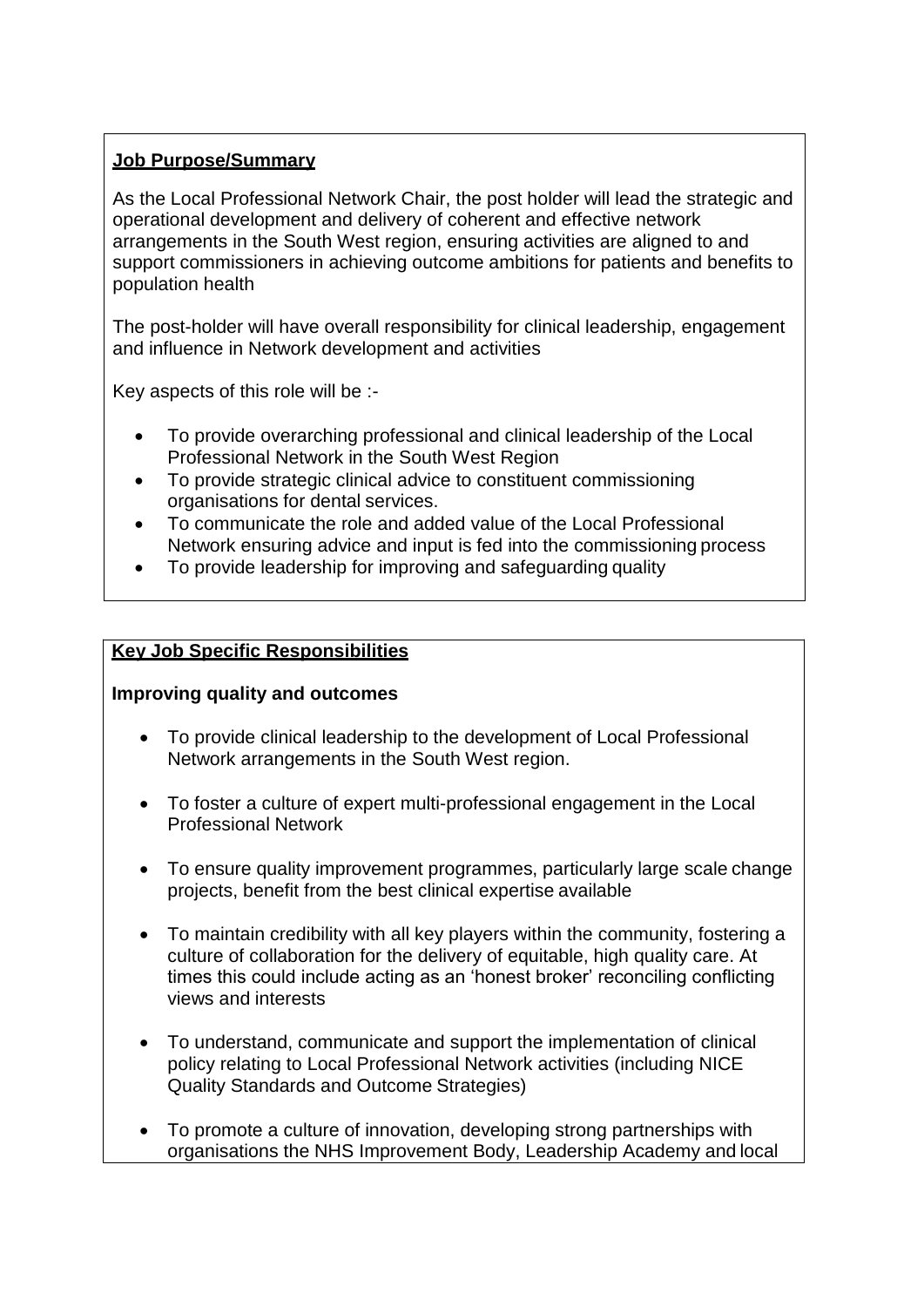education and training organisations

#### **Enabling clinical leadership**

- To provide and promote clinical leadership that is central to the delivery of all commissioning activities
- To foster and create a culture of clinical engagement and influence ensuring the Local Professional Network is truly clinically led
- To create and maintain a Local Professional Network structure that supports widespread multidisciplinary involvement

#### **Enabling patient and public involvement**

- To act as a champion for patients and their interests and involve the public and patients in the strategy development and decision-making of the Local Professional Network
- To ensure all public and patient contact with the Local Professional Network and Network office is of the highest professional standard
- To embed patient and public involvement within the NHS Commissioning Board at all levels of decision making

#### **Promoting equality and reducing inequalities**

- To uphold organisational policies and principles on the promotion of equality
- To create an inclusive working environment where diversity is valued, everyone can contribute and to ensure we meet our duty to uphold and promote equality

#### **Partnership and cross boundary working**

- To engage and develop collaborations for quality improvement across whole health communities, for the realisation of equitable access to quality care and the achievement of outcome ambitions for patients
- To work with other structures, including Academic Health Science Networks aligning innovation, education, informatics and quality improvement
- To work with national level bodies ensuring alignment of policy and service transformation for patients

#### **Leadership for transformational change**

- To model a collaborative and influencing style of working, negotiating with others to achieve the best outcomes. Embedding this approach across the Local Professional Network
- Cope with uncertainty and leads others through it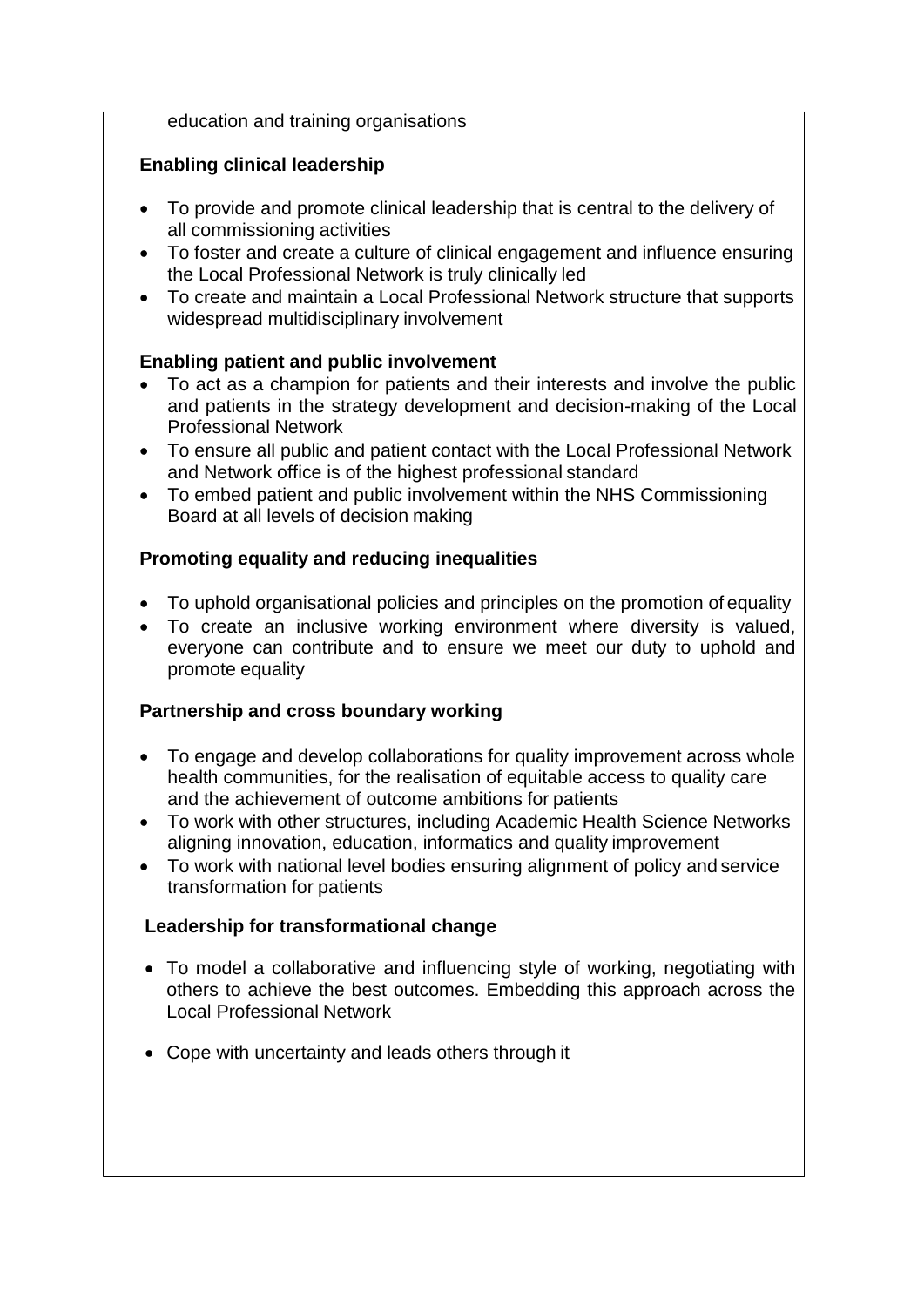- Leading succession planning and development for other existing and potential clinical leaders
- To be a conduit for translation between government and the broader NHS

#### **Using insight and evidence for improvement**

- To use insight in the use of evidence of analytics to inform quality improvement
- To promote the systematic application of the quality framework tools such as NICE Quality Standards, Care Quality Commission, Quality Accounts etc

#### **Developing an excellent organisation**

- To provide leadership and management to the Local Professional Network professionals
- To support the organisation's ways of working, model it's values and champion the NHS Constitution
- To ensure the health, safety and wellbeing of all staff within the networks
- To ensure compliance with all confidentiality and governance requirements within the networks
- To adhere to relevant professional codes of conduct

#### **Key Accountabilities**

Accountable for the Local Professional Network

*This job description and person specification are an outline of the tasks, responsibility and outcomes required of the role. The job holder will carry out any other duties that may reasonably be required by their line manager. The job description and person specification may be reviewed on an ongoing basis in accordance with the changing needs of the Department and the Organisation.*

| <b>JOB DESCRIPTION AGREEMENT</b>     |       |
|--------------------------------------|-------|
| Job Holder's Signature:              | Date: |
| <b>Head of Department Signature:</b> | Date: |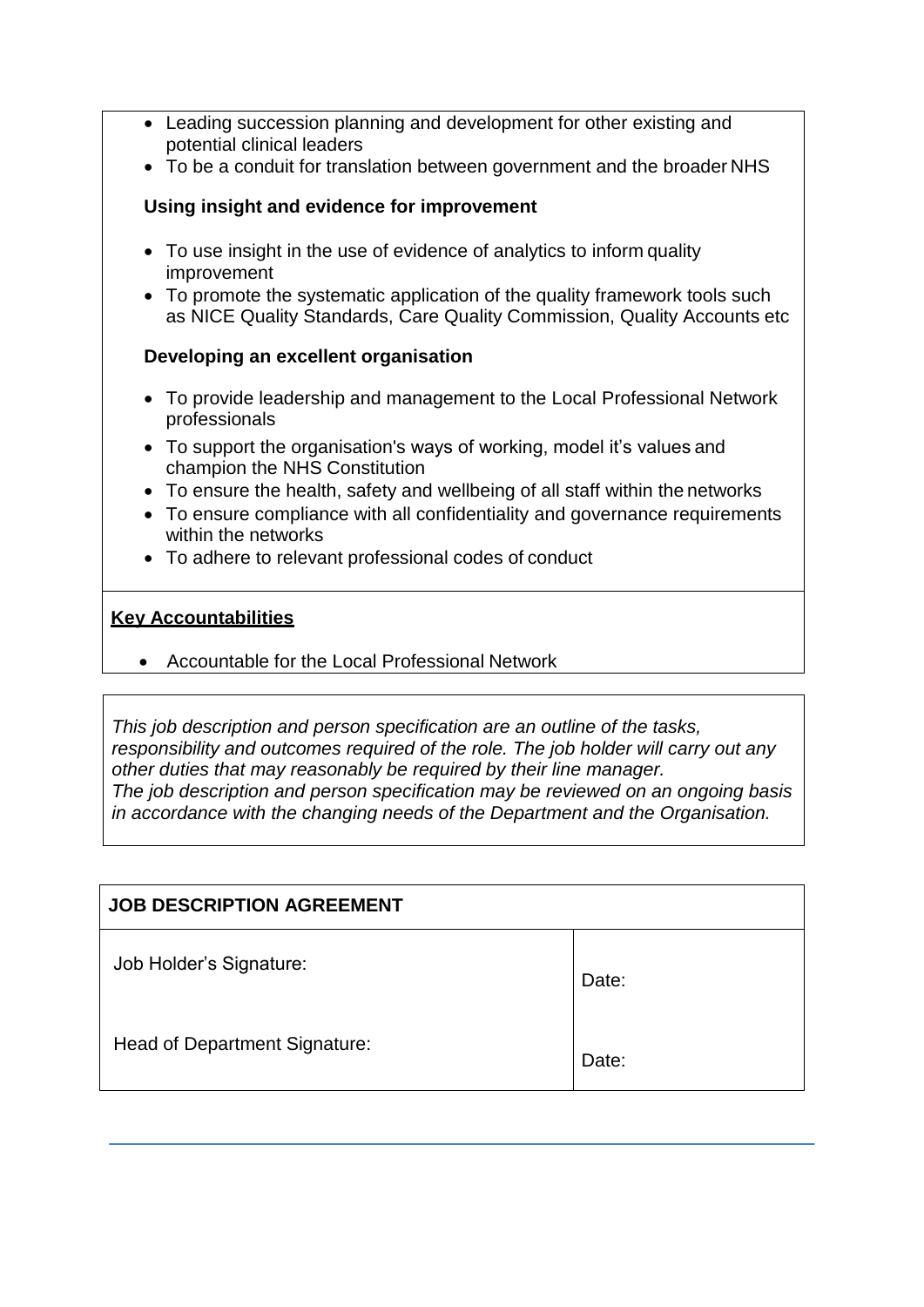# Person Specification

| <b>Area</b>                                                                                                                                                  | <b>Essential</b> |  | <b>Desirable Assessment</b> |  |  |
|--------------------------------------------------------------------------------------------------------------------------------------------------------------|------------------|--|-----------------------------|--|--|
| <b>Values and behaviours</b>                                                                                                                                 |                  |  |                             |  |  |
| Demonstrable commitment to and focus on quality, promotes<br>high standards to consistently improve patient outcomes                                         | $\sqrt{}$        |  | A/I                         |  |  |
| Demonstrably involves patients and the public in their work                                                                                                  | $\sqrt{}$        |  | A/I                         |  |  |
| Consistently puts clinicians at the heart of decision making                                                                                                 | $\sqrt{}$        |  | A/I                         |  |  |
| Values diversity and difference, operates with integrity and<br>openness                                                                                     | $\sqrt{}$        |  | A/I                         |  |  |
| Works across boundaries, looks for collective success, listens,<br>involves, respects and learns from the contribution of others                             | $\sqrt{}$        |  | A/I                         |  |  |
| Uses evidence to make improvements, seeks out innovation                                                                                                     | $\sqrt{}$        |  | A/I                         |  |  |
| Actively develops themselves and others                                                                                                                      | $\sqrt{}$        |  | A/I                         |  |  |
| Demonstrable commitment to partnership working with a range<br>of external organisations                                                                     | $\sqrt{}$        |  | A/I                         |  |  |
| <b>Skills and capabilities</b>                                                                                                                               |                  |  |                             |  |  |
| The ability to build excellent collaborative networks                                                                                                        | $\sqrt{}$        |  | A/I                         |  |  |
| The ability to deal with ambiguity and complexity                                                                                                            | $\sqrt{}$        |  | A/I                         |  |  |
| Able to navigate and negotiate the NHS and the wider health,<br>social care and political landscape.                                                         | $\sqrt{}$        |  | A/I                         |  |  |
| Excellent leadership skills and the ability to build and motivate<br>high performing teams                                                                   | $\sqrt{}$        |  | A/I                         |  |  |
| Highly developed interpersonal skills, negotiation, conflict $\sqrt{ }$<br>management, feedback, partnership working, and coaching<br>skills                 |                  |  | A/I                         |  |  |
| Able to assimilate complex and lengthy information and make<br>decisions in an ambiguous and fast moving environment                                         | $\sqrt{}$        |  | A/I                         |  |  |
| Ability to communicate with stakeholders and the media, and<br>convey complex messages to different recipient groups.                                        | $\sqrt{}$        |  | A/I                         |  |  |
| Able to develop effective and mutually supportive relationships<br>with key partners within and without organisations.                                       | $\sqrt{}$        |  | A/I                         |  |  |
| Strong intellectual, strategic, and systemic thinking skills, with<br>the ability to think creatively and laterally to achieve outcomes.                     | $\sqrt{}$        |  | A/I                         |  |  |
| The ability to plan and structure work, manage time effectively<br>lead and to chair meetings with an ability to prioritise and blend<br>competing interests | $\sqrt{}$        |  |                             |  |  |